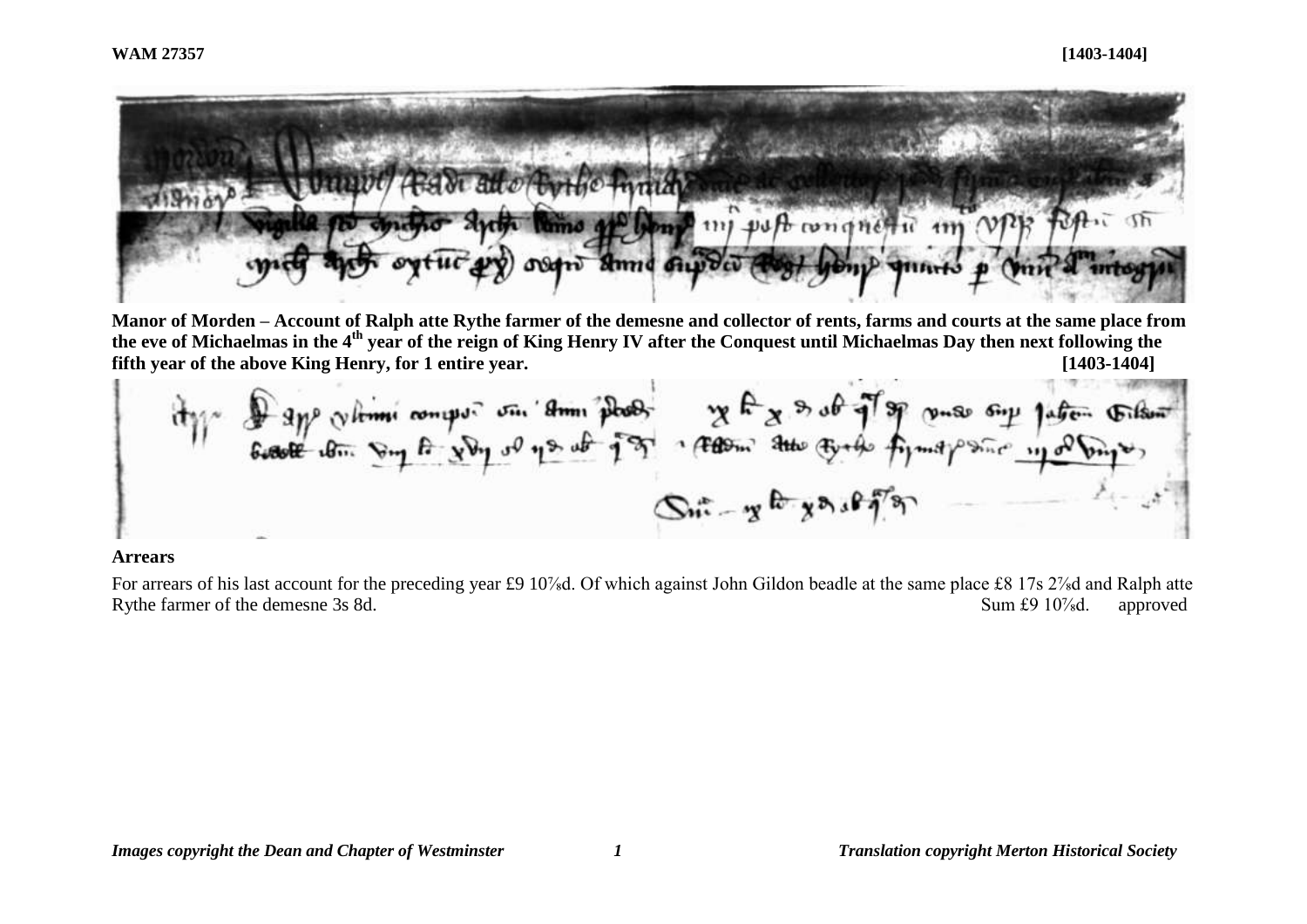| to the group poor too the the po another                   | $xy = \sqrt{x}e$                  |
|------------------------------------------------------------|-----------------------------------|
| Frallage cripture 88 compare there                         | $\sqrt{a^2}$                      |
| From the read paral 3.                                     |                                   |
| Depotes the two property                                   | $x_{\theta}$ of $\alpha_{\theta}$ |
| poss the to painter po<br>Jeffrer Dapto                    | Hong of at                        |
| question polo, pour exceptionies all empere there          | $\mathbf{u}$ $\mathbf{v}$         |
| Des Volte sur phone 20 cm Di to                            |                                   |
|                                                            |                                   |
| $x \in \mathbb{S}$ nt $\subset m$ th $m_1$ or $m_2$ or $s$ |                                   |

# **Rents of assize**

| For rent of assize at the same place for the Michaelmas term                | $22s$ 11d.           |
|-----------------------------------------------------------------------------|----------------------|
| From tallage of customary tenants at the same term                          | 5s 0d.               |
| For rent at the same place for the Christmas term                           | $18s0\frac{1}{2}d$ . |
| For rent at the same place for the Easter term                              | $18s0\frac{1}{2}d$ . |
| For rent at the same place for the term of the Nativity of John the Baptist | $18s0\frac{1}{2}d$ . |
| For a certain rent called meedselver at the same term                       | 2s 8d.               |
| For rent of William atte Thorne at the same term                            | 1d.                  |

 $Id.$  Sum £4 4s 9½d. approved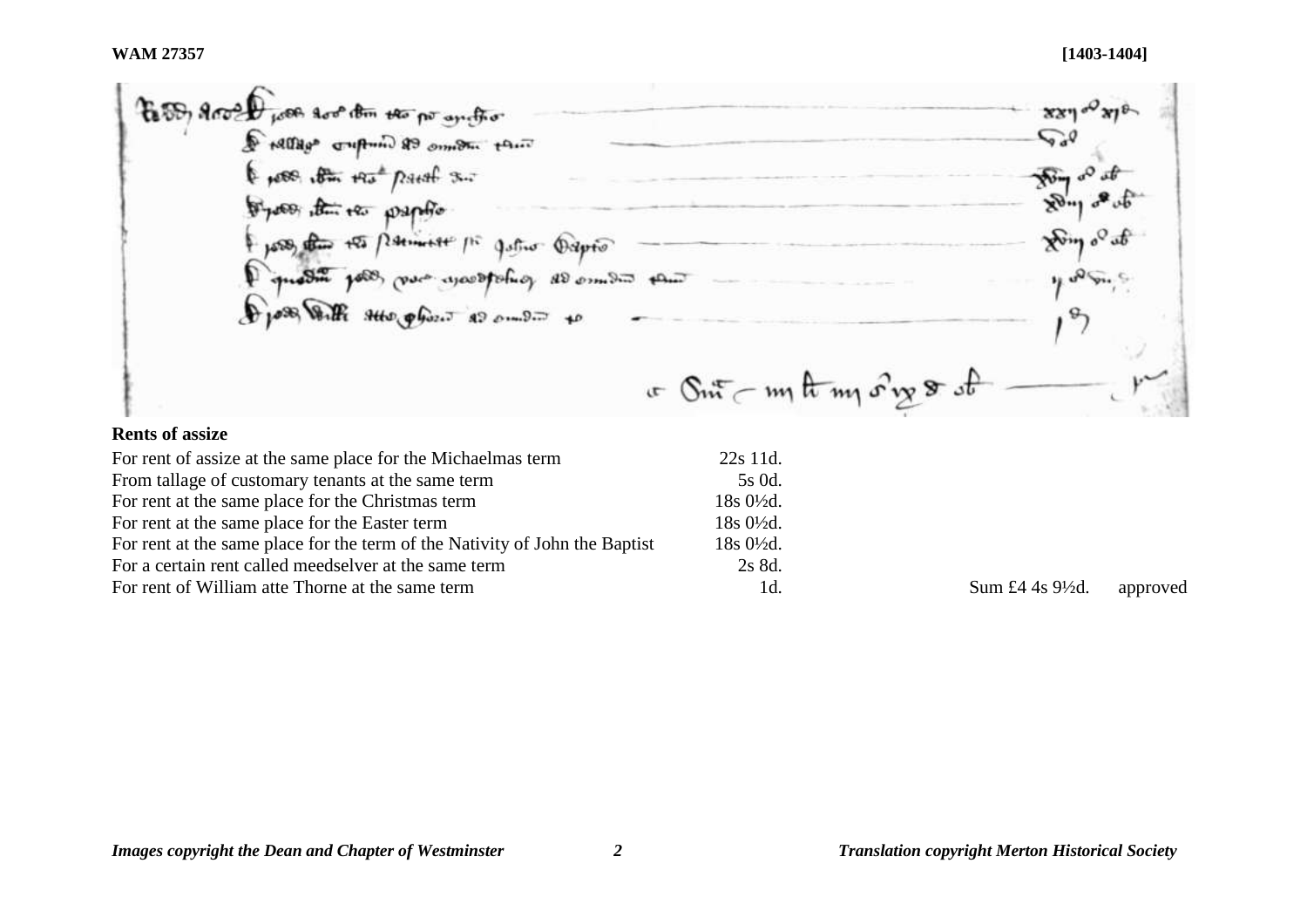But with the day of the dig for the and have higher high state of the state of the dig or the simple state Smore hyfrifart , phone & apoint p fight xx age of explains py as Office y find fugow fuboyo, pypetho buboyes and het corresponding pass of any to sy of (Friday fil xx days up fin father to compone cxx dos up find from other Firth via forger sel Sud 18 to y strong for some my p street my to  $f_1^T x$  days to  $f_1^{\text{L},p}$  of  $\phi$  and  $\phi$  of  $\phi$  and  $\phi$  and  $\phi$  and  $\phi$ & she fonly 2 Desse there were y fit x dap up fun the two eyele and simil parmity I fulle dusy alog fir x days of give forms atto cytho a sm p dinner my so I belocity me proposited for y words fit that fitters of dye top some a small dimpt  $\pi$  Sin - Lybin or by 8

#### **Farms**

From farm of 30 acres land formerly John de Marreys afterwards William atte Cherch leased to Alan Berenger per year 4 terms13s 4d. From Simone Lightfoot and Thomas Gaston for farm of 20 acres land formerly son of Thomas afterwards Adam Est and 1 tenement and ½ acre land formerly Walter Attewode leased to them for a term of 7 years, this year 4th, per year 4 terms 12s.

From farm of 20 acres land formerly Hugh Huberd afterwards John Huberd leased to John Edward and his heirs per year 4 terms 12s.

From John atte Rythe for farm of 20 acres land formerly John le Goddessone and 20 acres land formerly Henry atte Rythe called Jocyes leased to him for a term of 10 years, this year 4th, per year 4 terms 14s.

From Alice Fouler' for farm of 10 acres land formerly Thomas atte Cherche leased to her per year 4 terms 5s.

From Ralph atte Rythe for farm of 10 acres land formerly Alice atte Rythe leased to him per year 4 terms 5s.

From John Andrew for farm of 10 acres land formerly Henry atte Rythe leased to him per year 4 terms 5s 6d.

From Baldewyne Popsent for farm of 2 cottages formerly William Flessh and 1 acre demesne land leased to him per year 4 terms 20d.

Sum 68s 6d. approved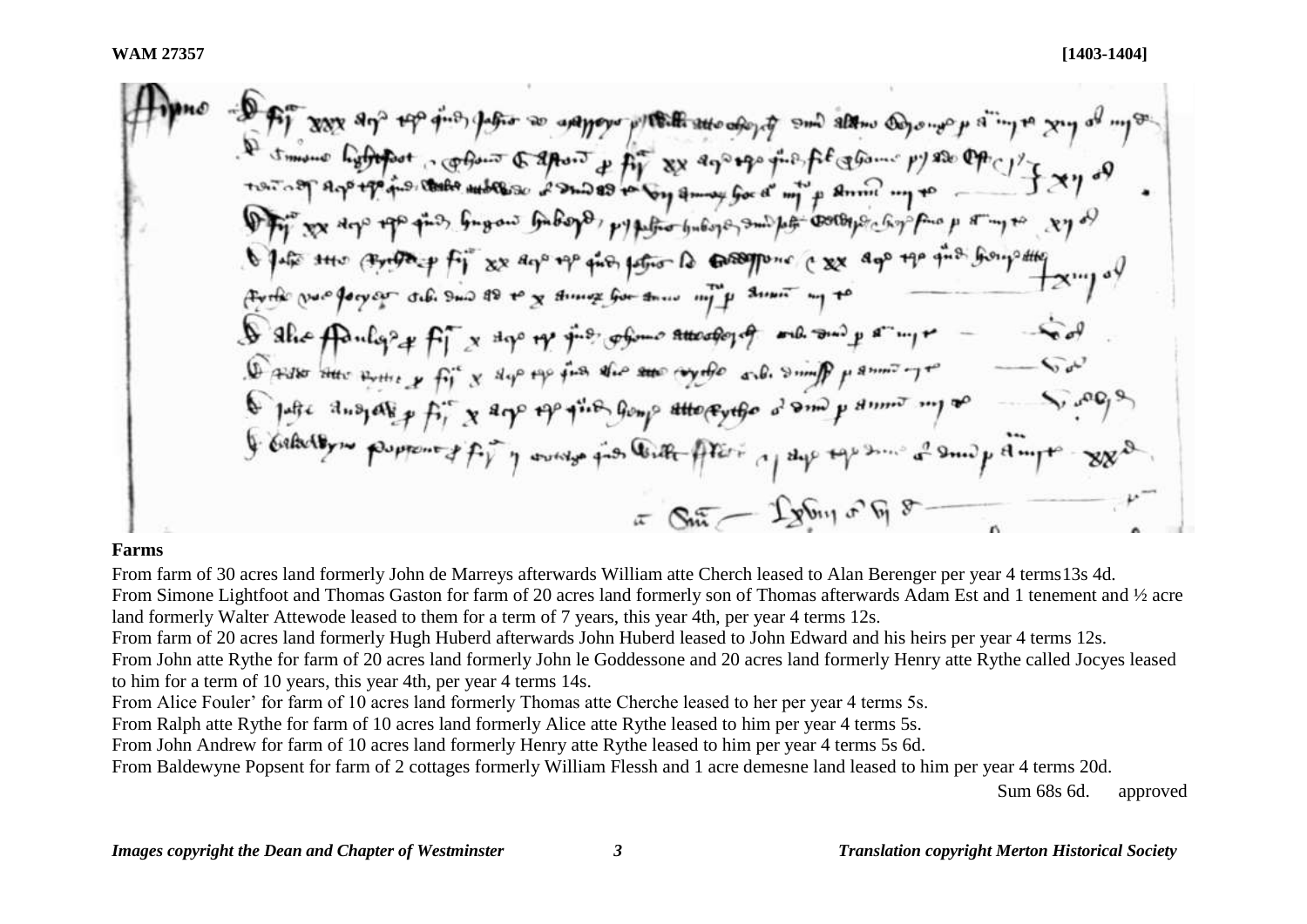**WAM 27357 [1403-1404]**

### **Farm of the demesne**

For farm of the demesne of the manor of Morden, with corn and livestock as overleaf and customary services, leased to Ralph atte Rythe nothing<br>here in cash because he paid in corn as overleaf.<br>Sum nothing. here in cash because he paid in corn as overleaf.

\n\n The number 
$$
\frac{1}{2}
$$
 is the number of points  $\frac{1}{2}$  and  $\frac{1}{2}$  is the number of points  $\frac{1}{2}$  and  $\frac{1}{2}$ .\n

\n\n\n The number  $\frac{1}{2}$  is the number of points  $\frac{1}{2}$  and  $\frac{1}{2}$ .\n

\n\n\n The number  $\frac{1}{2}$  is the number of points  $\frac{1}{2}$  and  $\frac{1}{2}$ .\n

\n\n\n The number  $\frac{1}{2}$  is the number of points  $\frac{1}{2}$ .\n

\n\n\n The number  $\frac{1}{2}$  is the number of points  $\frac{1}{2}$ .\n

\n\n\n The number  $\frac{1}{2}$  is the number of points  $\frac{1}{2}$ .\n

\n\n\n The number  $\frac{1}{2}$  is the number of points  $\frac{1}{2}$ .\n

\n\n\n The number  $\frac{1}{2}$  is the number of points  $\frac{1}{2}$ .\n

\n\n\n The number  $\frac{1}{2}$  is the number of points  $\frac{1}{2}$ .\n

\n\n\n The number  $\frac{1}{2}$  is the number of points  $\frac{1}{2}$ .\n

\n\n\n The number  $\frac{1}{2}$  is the number of points  $\frac{1}{2}$ .\n

\n\n\n The number  $\frac{1}{2}$  is the number of points  $\frac{1}{2}$ .\n

\n\n\n The number  $\frac{1}{2}$  is the number of points  $\frac{1}{2}$ .\n

\n\n\n The number  $\frac{1}{2}$  is the number of points  $\frac{1}{2}$ .\n

\n\n\n The number  $\frac{1}{2}$  is the number of points  $\frac{1}{2}$ .\n

\n\n\n The number  $\frac{1}{2}$  is the number of points  $\frac{1}{2}$ .\n

\n\n\n The number  $\frac{1}{2}$  is the number of points  $\frac{1}{2}$ .\n

\n\n\n The number  $\frac{1}{2}$  is the number

# **Rent in kind [***redditus mobilis***]**

| For 4 capons of 'head-penny'/chevage sold, price per head 4d           | 16d. |            |          |
|------------------------------------------------------------------------|------|------------|----------|
| For 4 cocks and 6 hens of rent sold, price per head 2d                 | 20d. |            |          |
| For $6\frac{1}{2}$ hurdles for the fold of rent sold, price of each 2d | 13d. | Sum 4s 1d. | approved |

By the graph of a graph of a graph of a graph of a graph.

\nBy any 
$$
0
$$
 or  $0$  is an integer, and the graph of a graph of a graph.

\nBy the graph of a graph of a graph of a graph.

\n

## **Profits of court**

For 1 general Court held at the same place the Tuesday next before the feast of St Clement the pope 3s 5d.

For 1 Court with View held at the same place the Wednesday in the eve of the apostles Philip and James 14s 9d. Sum 18s 2d. approved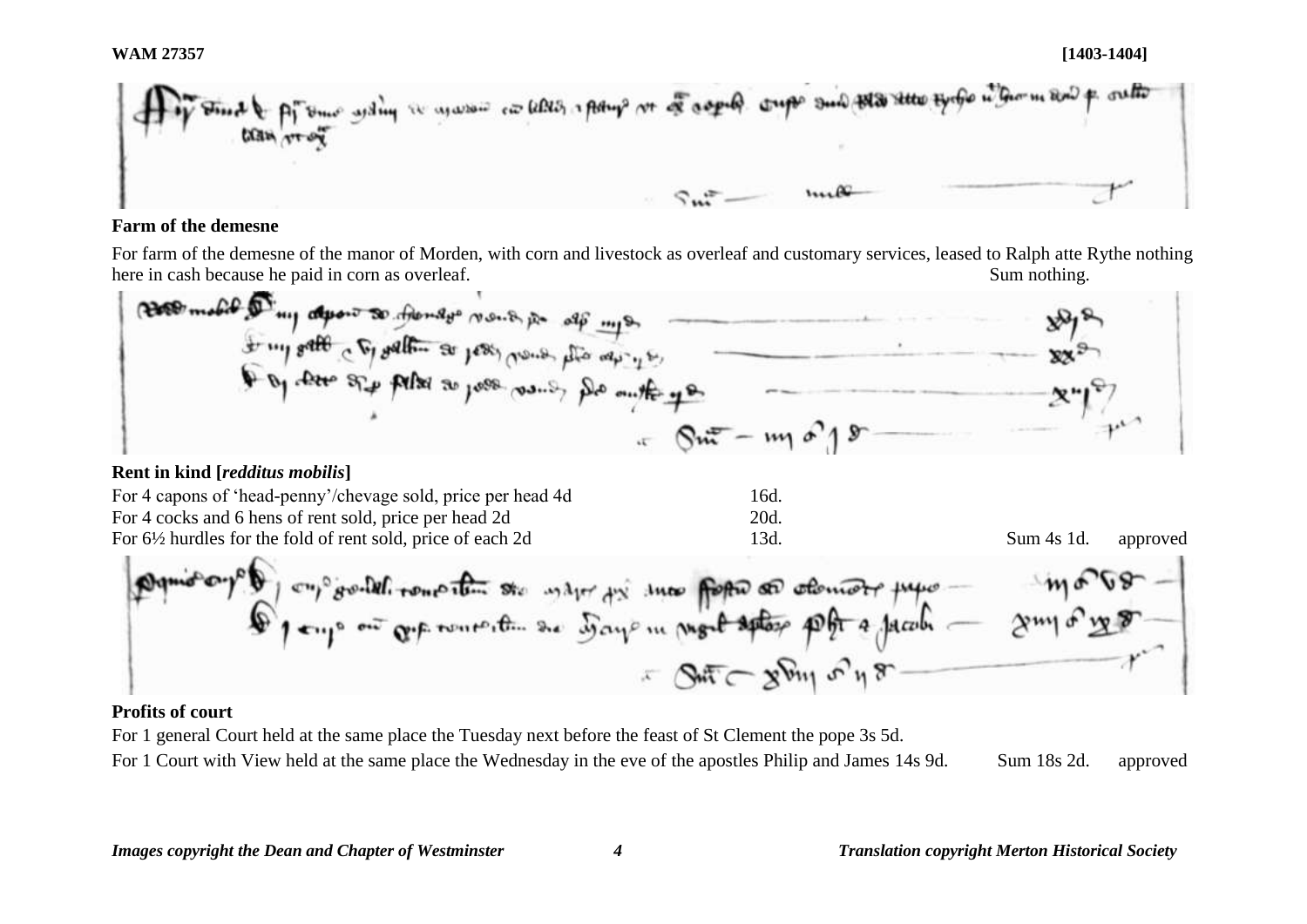

as fit po antipo up it of a superior of the form of the first poster in particularly system of the

## **Allowances and rent defaults**

In rent allowance to John Gildon beadle for ½ virgate land for his office for the year 4 terms 2s. And for tallage at Michaelmas 2⅛d. And for meedselver at the Nativity of St John Baptist 1d. In rent default for 30 acres land formerly John Marreys afterwards William atte Cherch because in the lord's hands and at farm above for the year 3s. And for tallage at Michaelmas 6<sup>3</sup>/sd. And for meedselver at the Nativity of St John Baptist 2d. In rent default for 20 acres land formerly Simon son of Thomas, 20 acres land formerly Hugh Huberd afterwards John Huberd, 20 acres land formerly John le Goddessone and 20 acres land formerly Henry atte Rythe called Jocyes because in the lord's hands and at farm above for the year 4 terms 8s, for each tenement 2s. And for tallage at Michaelmas 17d, for each tenement 4¼d. And for meedselver at the Nativity of St John Baptist 8d, for each tenement 2d. In rent default for 10 acres land formerly Thomas atte Cherche, 10 acres land formerly Alice atte Rythe and 10 acres land formerly Henry atte Rythe because in the lord's hands and at farm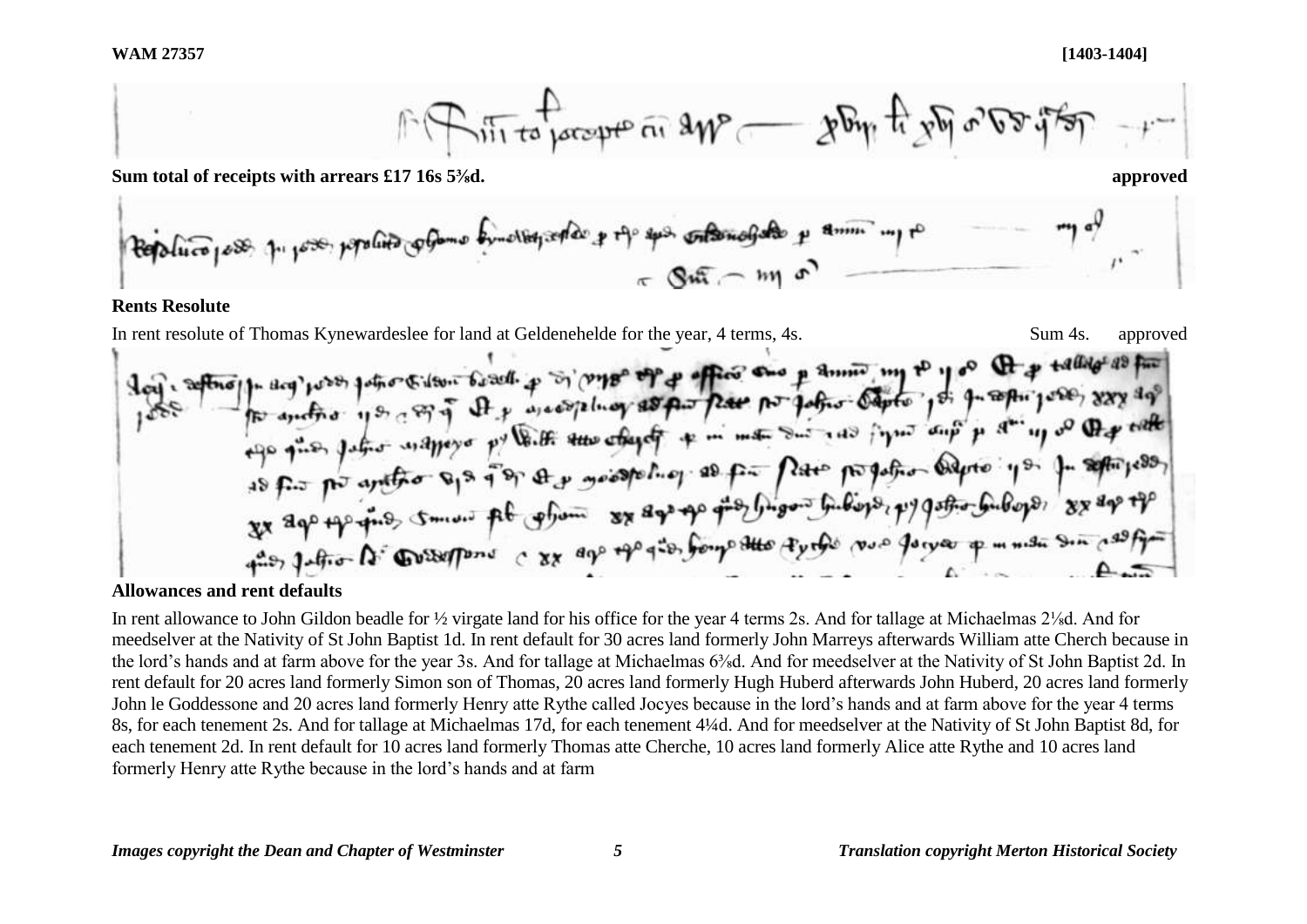×.

above for the year 4 terms 3s, for each tenement 12d. And for tallage at Michaelmas 6⅜d, for each tenement 2⅜d. And for meedselver at the Nativity of St John Baptist 6d, for each tenement 2d. In rent default for 2 cottages formerly William Flessh because in the lord's hands and at farm above for the year 4 terms 2½d. In rent default for 1 tenement and ½ acre land formerly Walter atte Wode because in the lord's hands and at farm above for the year 4 terms 1<sup>1/2</sup>d. approved Sum 20s 4<sup>7</sup>/<sub>8</sub>d. approved

| Byper $6dH$ | 2x $p-4$ | Fig. 2x $p-4$ | Fig. 2x $p-4$ | Fig. 2x $p-4$ | Fig. 2x $p-4$ | Fig. 2x $p-4$ | Fig. 2x $p-4$ | Fig. 2x $p-4$ | Fig. 2x $p-4$ | Fig. 2x $p-4$ | 2x $p-4$ |
|-------------|----------|---------------|---------------|---------------|---------------|---------------|---------------|---------------|---------------|---------------|----------|
| 2x $p-4$    | 2x $p-4$ | 2x $p-4$      | 2x $p-4$      | 2x $p-4$      | 2x $p-4$      |               |               |               |               |               |          |

### **Expenses of the Bailiff and others**

In expenses of brother Roger Cretton bailiff of Westminster and others with him coming to the same place nothing here because by farmer by agreement. And in expenses of the clerk making the account with parchment bought 12d. Sum 12d. Sum 12d. approved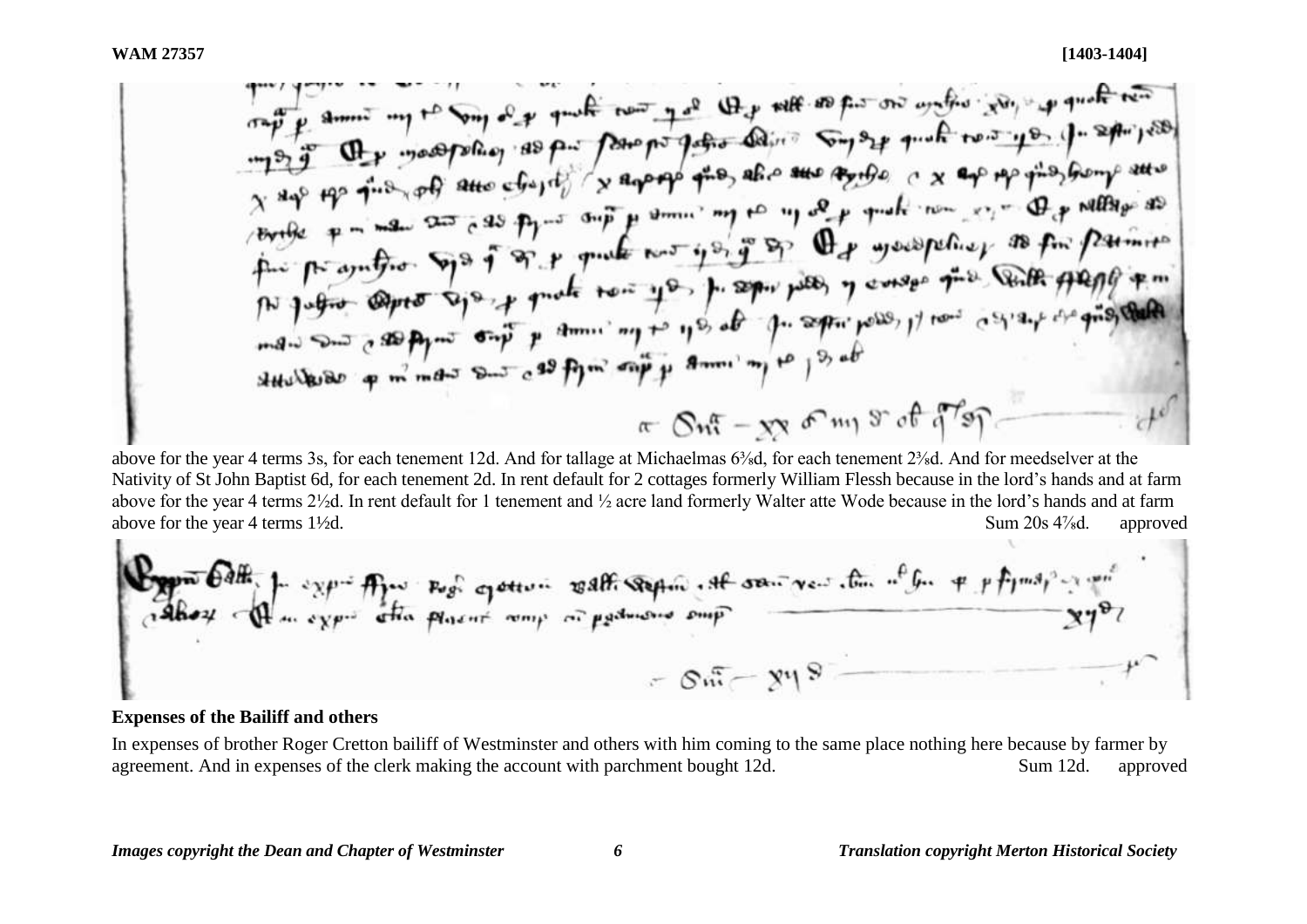**WAM 27357 [1403-1404]**

$$
\left[\begin{array}{ccc}\n\sqrt{2} \cos \theta & \cos \theta & \cos \theta \\
\sqrt{2} \cos \theta & \cos \theta\n\end{array}\right]\n\left[\begin{array}{ccc}\n\cos \theta & \cos \theta \\
\cos \theta & \cos \theta\n\end{array}\right]\n\left[\begin{array}{ccc}\n\cos \theta & \cos \theta \\
\cos \theta & \cos \theta\n\end{array}\right]\n\left[\begin{array}{ccc}\n\cos \theta & \cos \theta \\
\cos \theta & \cos \theta\n\end{array}\right]\n\left[\begin{array}{ccc}\n\cos \theta & \cos \theta \\
\cos \theta & \cos \theta\n\end{array}\right]
$$

### **Cash Deliveries**

Delivered to brother Roger Cretton bailiff of Westminster by 1 tally, £7 16s 8d. Sum £7 16s 8d. approved<br>
The sum of my strategy of the sum of my strategy of the sum of the sum of my strategy of the sum of the sum of the s Portom stato princip pymano smo itan

**Sum of all expenses and deliveries £9 2s 0⅞d. And he owes £8 14s 4½d.** 

*Quietus* Which arrears, however, will be charged in the next following account. And so he is quit in respect of this.

**Of which against:** Ralph atte Rithe farmer of the demesne at the same place. 3s 8d. John Gildone beadle at the same place.  $\text{£8}$  10s 8<sup>1</sup>/<sub>2</sub>d.

**Value this year £10 12s.**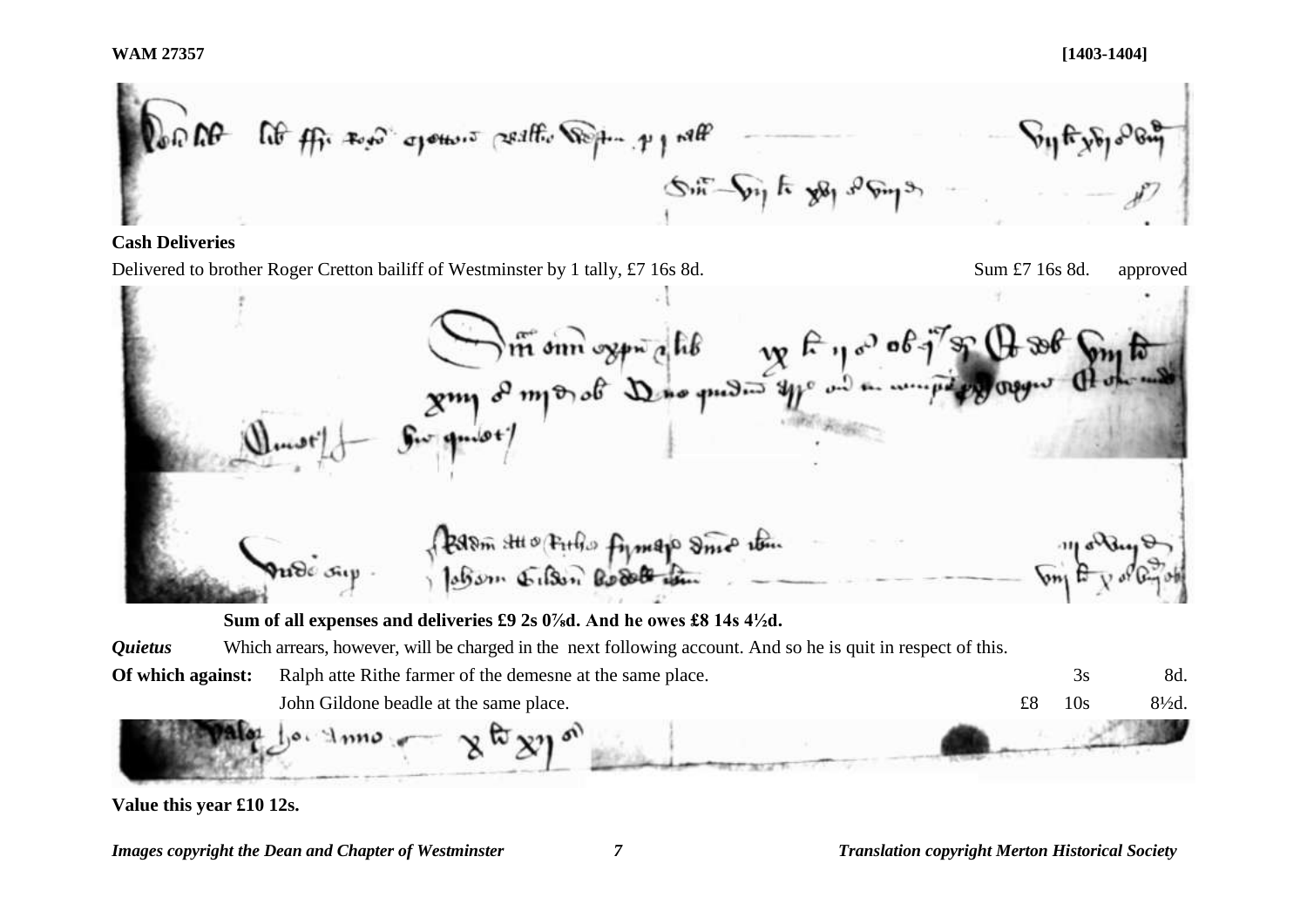#### **DORSE.**

New Xy pp & Ayna the againg Smuff aus aux quide as tout of amoy but the St  $S_{m}^{*}$  = 827 98 98 1º fute lit poly contact anont as alternatives of the population of the for the children  $S = x + y + 98$   $-7$  Henry  $x + y + 4$ 

**Wheat** note Of the remaining, 12 quarters. For the farm of the demesne of the manor leased to Ralph atte Rythe for a term of 7 years, this year  $5<sup>th</sup>$ , 10 quarters, the eighth bushel of heaped measure. Of heaped measure for the same 2½ bushels. And note that the same farmer did not pay the farm for the first year of his term because by agreement he pays his farm for the said first year in the year next following after the end of his term is complete. Sum 22 quarters 2½ bushels. approved.

> Of which delivered to John Denvee *serviens* of Allfarthing [*Alferthyng*] \* 5 quarters 1 bushel 1 peck by struck measure. And delivered to brother John Burwell keeper of the granary at Westminster by 1 tally 5 quarters 1 bushel 1 peck. Sum 10 quarters 2½ bushels. And there remain 12 quarters wheat in the hands of Ralph atte Rythe farmer of the same place. approved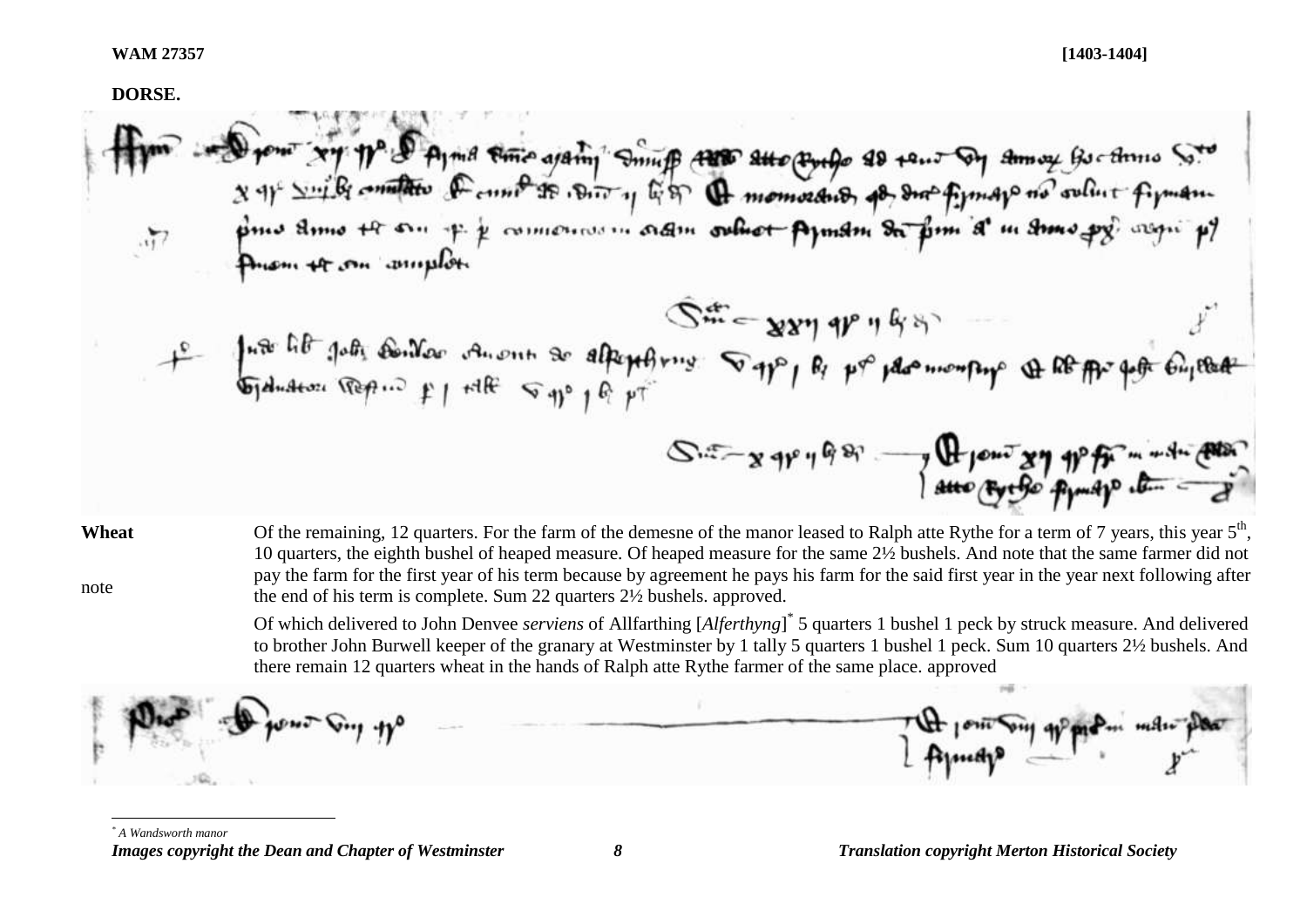**Peas** Of the remaining, 8 quarters. And there remain 8 quarters peas in the hands of the aforesaid farmer. approved

 $xy^{b}$  the 40 ft of figural Divide Somiff for the future Q of A wife sing figure no soline four

**Barley**

note

Of the remaining, 28 quarters 2½ bushels barley. For the farm of the demesne leased to Ralph atte Rythe as appears above under the heading Wheat 10 quarters, the eighth bushel of heaped measure. Of heaped measure for the same 2½ bushels. And note that the same farmer did not pay the first year of his term because by agreement he pays his farm for the said first year in the year next following after the end of his term is complete. Sum 38 quarters 5 bushels.

Of which delivered to John Denk *serviens* of the manor of Battersea 10 quarters 2½ bushels by struck measure. Sum 10 quarters 2½ bushels. And there remain 28 quarters 2½ bushels barley by struck measure in the hands of the aforesaid farmer, of which 10 quarters 2½ bushels in arrears of farm. approved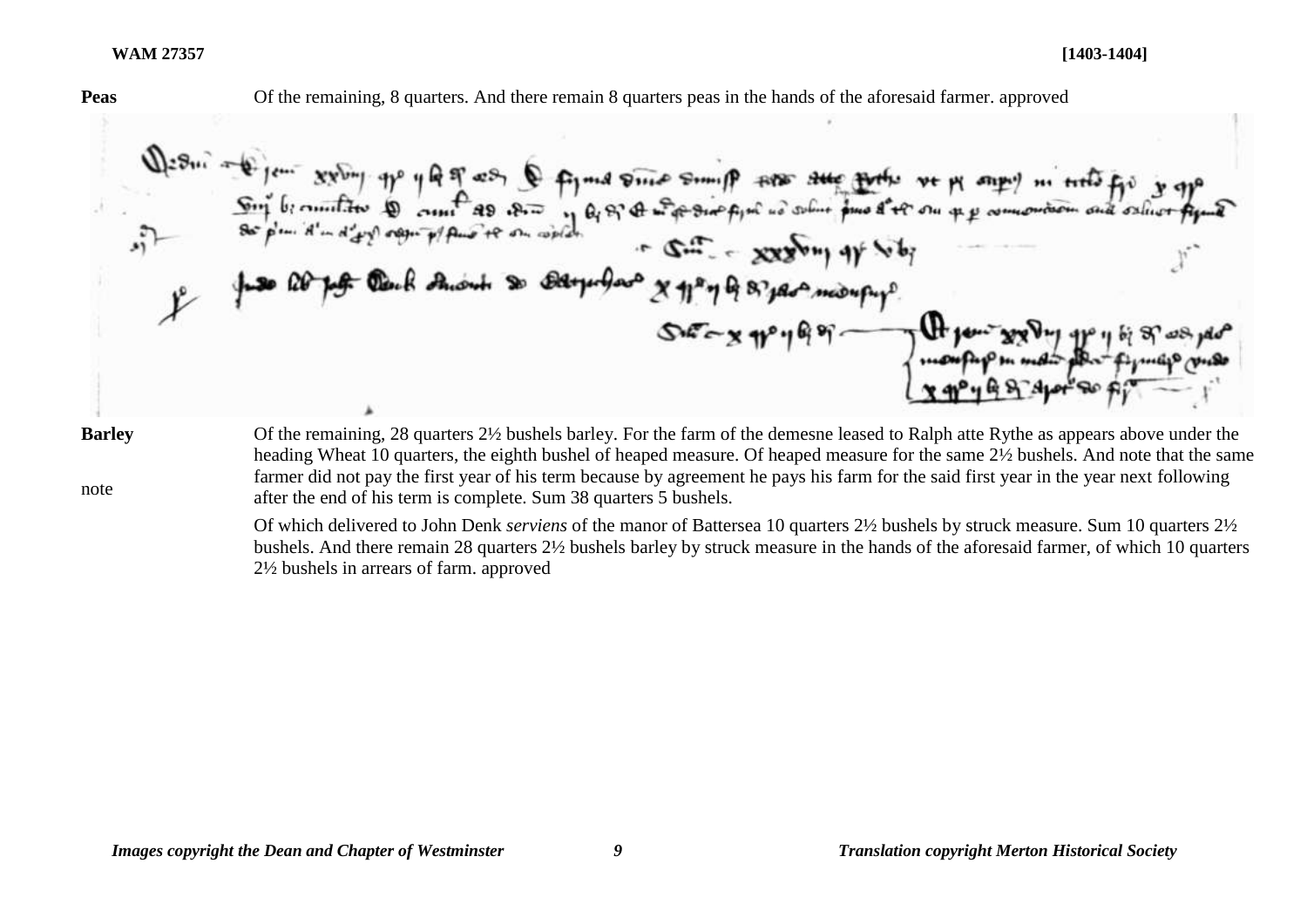$\sigma_{\rm{eff}}$ Of the remaining, 31 quarters 1½ bushels. For the farm of the demesne leased to Ralph atte Rythe as appears above under the heading **Oats**

note

Wheat 6 quarters, the eighth bushel of heaped measure. Of heaped measure for the same  $1\frac{1}{2}$  bushels. And note that the farmer of the demesne did not pay the farm for the first year of his term because by agreement he pays his farm for the said first year in the year next following after the end of his term is complete. Sum 37 quarters 3 bushels.

Of which delivered to the keeper of the granary at Westminster nothing this year. And there remain 37 quarters 3 bushels oats in the hands of the aforesaid farmer, of which 12 quarters 3 bushels in arrears of farm. approved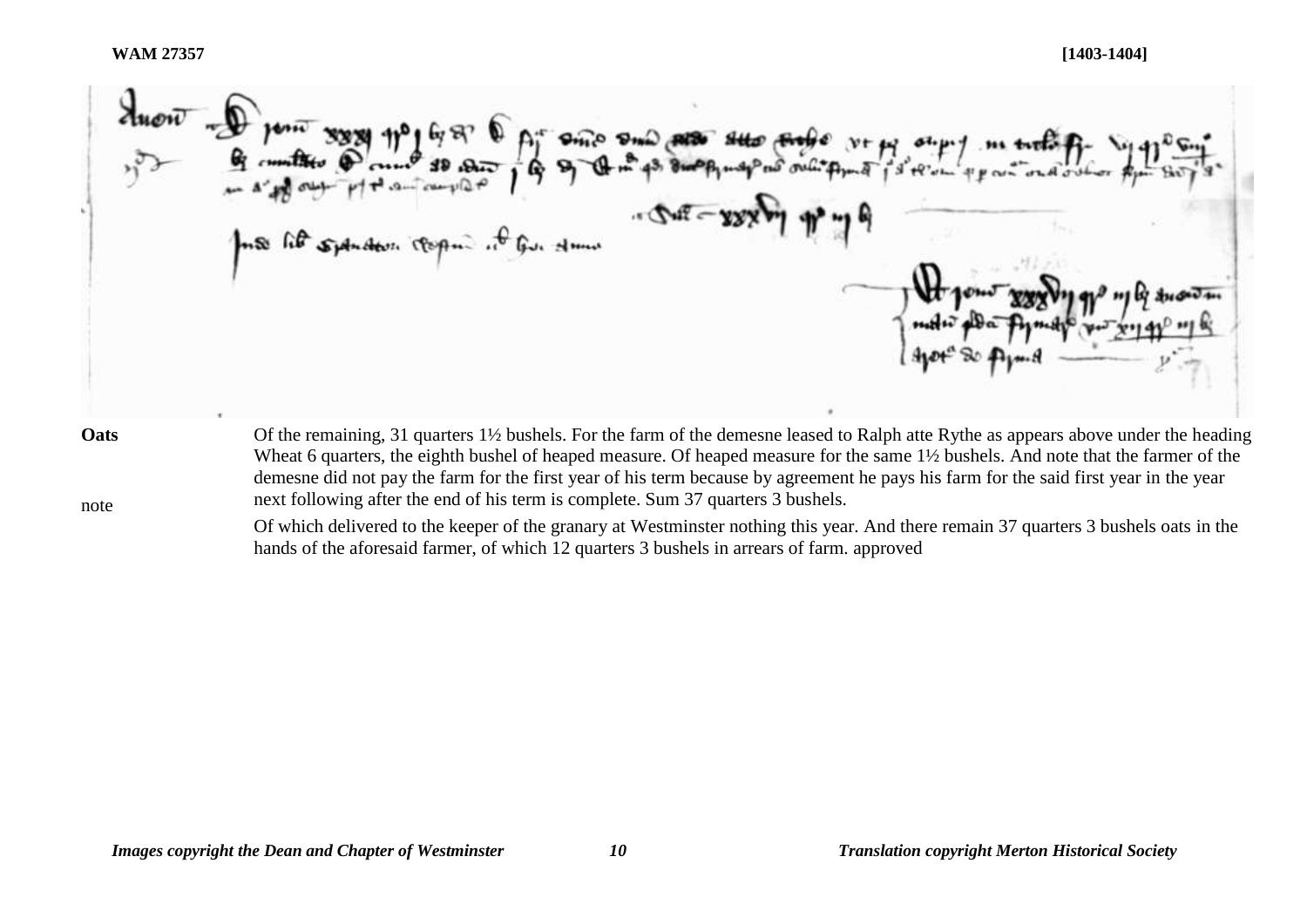#### **LIVESTOCK ACCOUNT**



approved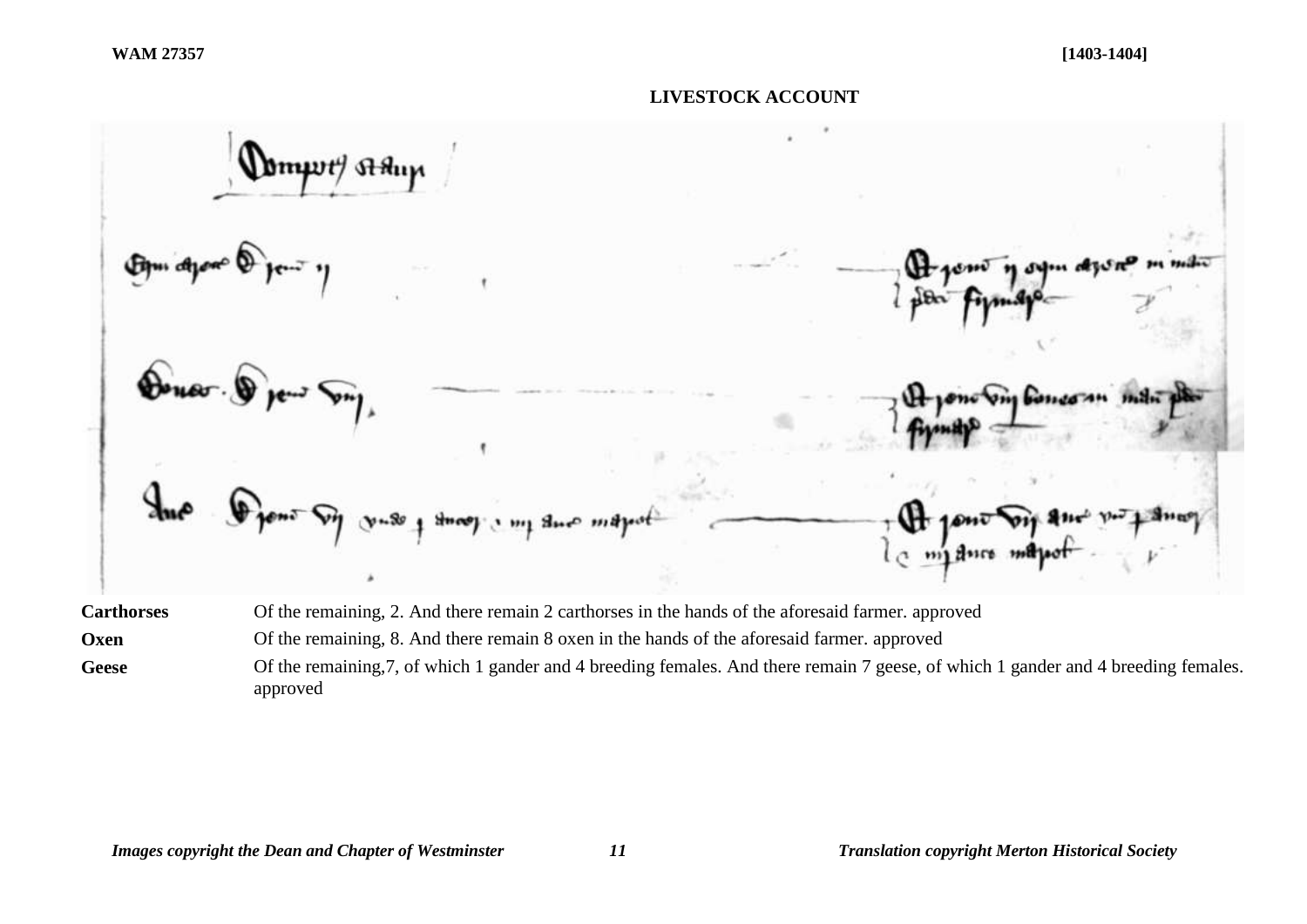**Capons** Of head-penny/chevage of William Edward <sup>2</sup> and John atte Hegg' <sup>2</sup> the lord's serf as appears by roll of court, 4. And sold as within. And it balances. approved

**Cocks and hens** Of the remaining, 1 cock and 12 hens. Of rent at Christmas 4 cocks and 6 hens. Sum 23. approved Of which in sale as within 4 cocks and 6 hens of rent. And there remain 1 cock and 12 hens in the hands of the aforesaid farmer. approved.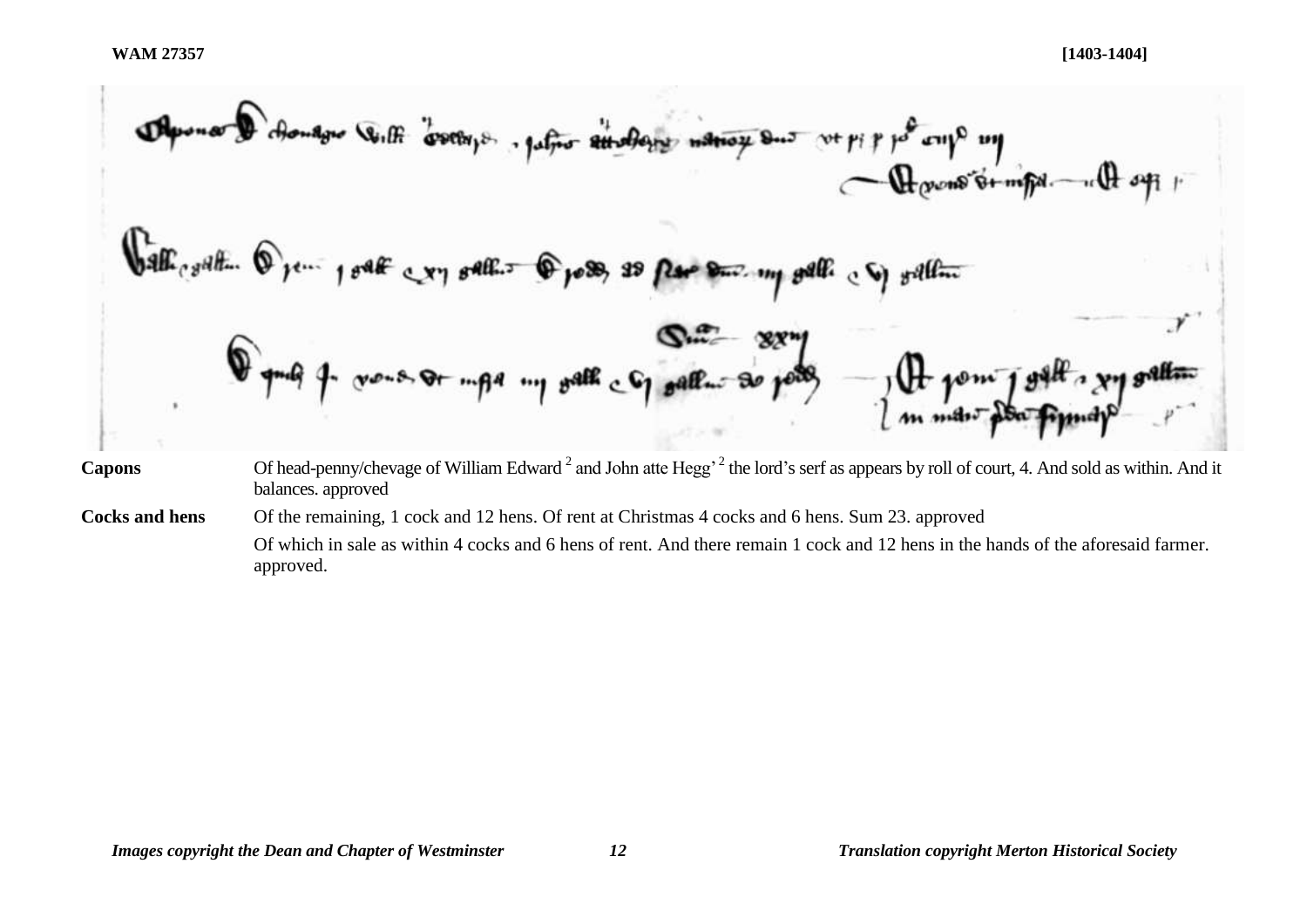**Hurdles for the fold** Of the remaining, 68. Of rent at Hokeday 13. Sum 81. approved.

Of which in rent allowance of John Gildon beadle for ½ virgate land for his office nothing because he is not charged for such rent. In rent default for 30 acres land formerly John de Marreys, 20 acres land formerly Simon son of Adam Est [sic], 20 acres land formerly Hugh Huberd afterwards John Huberd, 20 acres land formerly John le Goddessone and 20 acres land formerly Henry atte Rythe called Jocyes because in the lord's hands and at farm as within, 5 hurdles, for each tenement 1 hurdle. In rent default for 10 acres land formerly Thomas atte Cherche, 10 acres land formerly Alice atte Rythe and 10 acres land formerly Henry atte Rythe because in the lord's hands and at farm as within 1½ hurdles, for each tenement ½ hurdle. In sale as within 6½ hurdles. Sum 13. And there remain 68 hurdles for the fold in the hands of the aforesaid farmer. approved